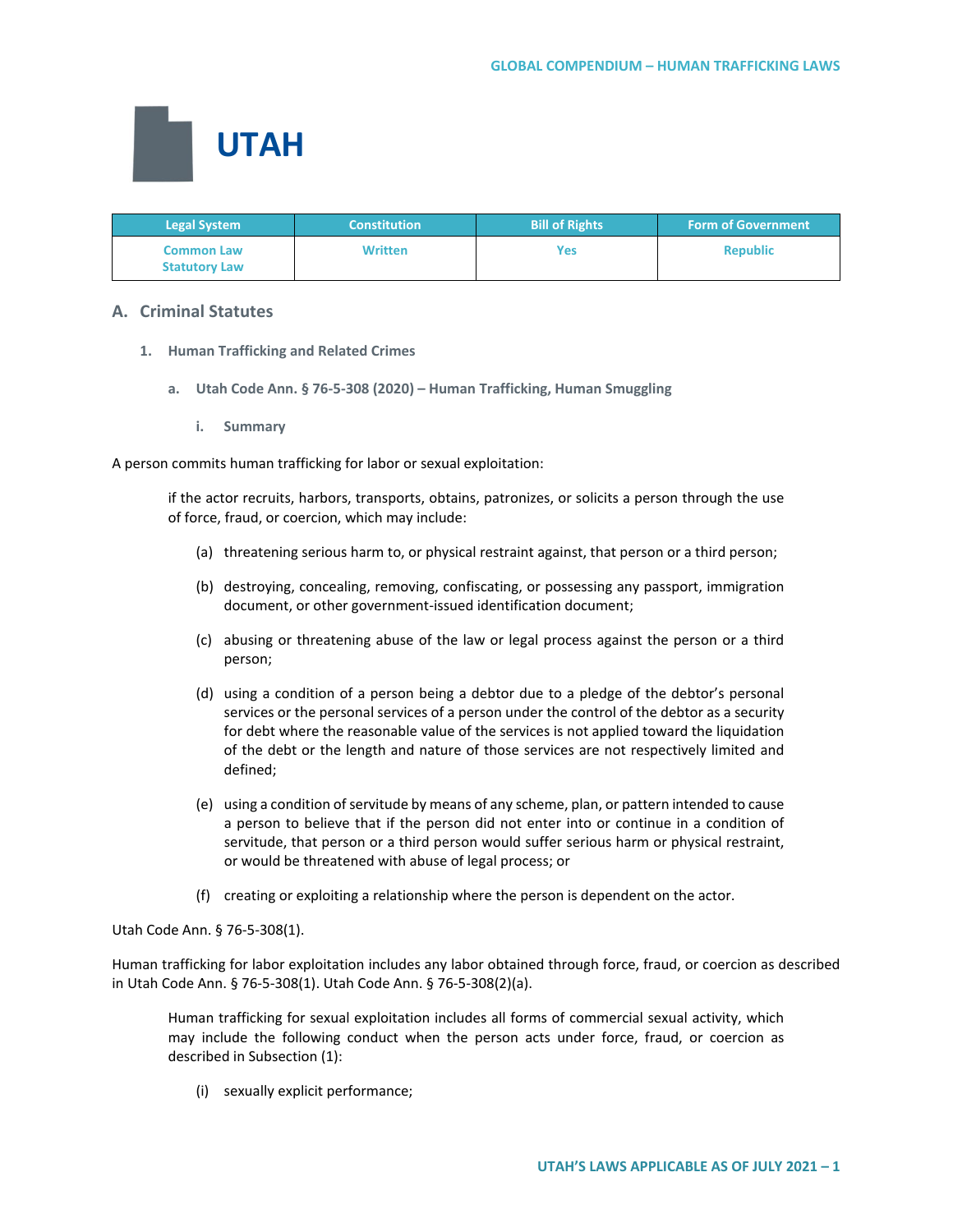- (ii) prostitution;
- (iii) participation in the production of pornography;
- (iv) performance in strip clubs; and
- (v) exotic dancing or display.

Utah Code Ann. § 76-5-308(2)(b).

"A person commits human smuggling by transporting or procuring the transportation for one or more persons for a commercial purpose, knowing or having reason to know that the person or persons transported or to be transported are not:

- (a) citizens of the United States;
- (b) permanent resident aliens; or
- (c) otherwise lawfully in this state or entitled to be in this state."

Utah Code Ann. § 76-5-308(3).

**ii. Sentencing**

Human trafficking for labor and human trafficking for sexual exploitation are each a second degree felony, except under Utah Code Ann. § 76-5-310 (aggravated human trafficking and aggravated human smuggling). Utah Code Ann. § 76-5-309(1). A second degree felony may be punished by imprisonment for one to 15 years and a possible fine not to exceed USD 10,000. Utah Code Ann. §§ 76-3-203(2), 76-3-301(1)(a).

Human smuggling of one or more persons is a third degree felony, except under Utah Code Ann. § 76-5-310 (aggravated human trafficking and aggravated human smuggling). Utah Code Ann. § 76-5-309(2). A third degree felony is punishable by up to five years of imprisonment and a possible fine not exceeding USD 5,000. Utah Code Ann. §§ 76-3-203(3), 76-3-301(1)(b).

Under circumstances not amounting to aggravated sexual abuse of a child, a person who benefits, receives, or exchanges anything of value from knowing participation in: (a) human trafficking for labor or for sexual exploitation in violation of Utah Code Ann. § 76-5-308 is guilty of a second degree felony; (b) human smuggling is guilty of a third degree felony; and (c) human trafficking of a child is guilty of a first degree felony. Utah Code Ann. § 76-5-309(4).

The penalty for a first degree felony is five years to life imprisonment and a possible fine not to exceed USD 10,000. Utah Code Ann. §§ 76-3-203(1), 76-3-301(1)(a). A second degree felony may be punishable by imprisonment for one to 15 years and a possible fine not to exceed USD 10,000. Utah Code Ann. §§ 76-3-203(2), 76-3-301(1)(a). A third degree felony is punishable by up to five years of imprisonment and a possible fine not exceeding USD 5,000. Utah Code Ann. §§ 76-3-203(3), 76-3-301(1)(b).

A person commits a separate offense of human trafficking, human trafficking of a child, or human smuggling for each person who is smuggled or trafficked. Utah Code Ann. § 76-5-309(5).

**iii. Statute of Limitations**

With limited exceptions, a felony prosecution shall be commenced within four years after it is committed. Utah Code Ann. § 76-1-302(1)(a).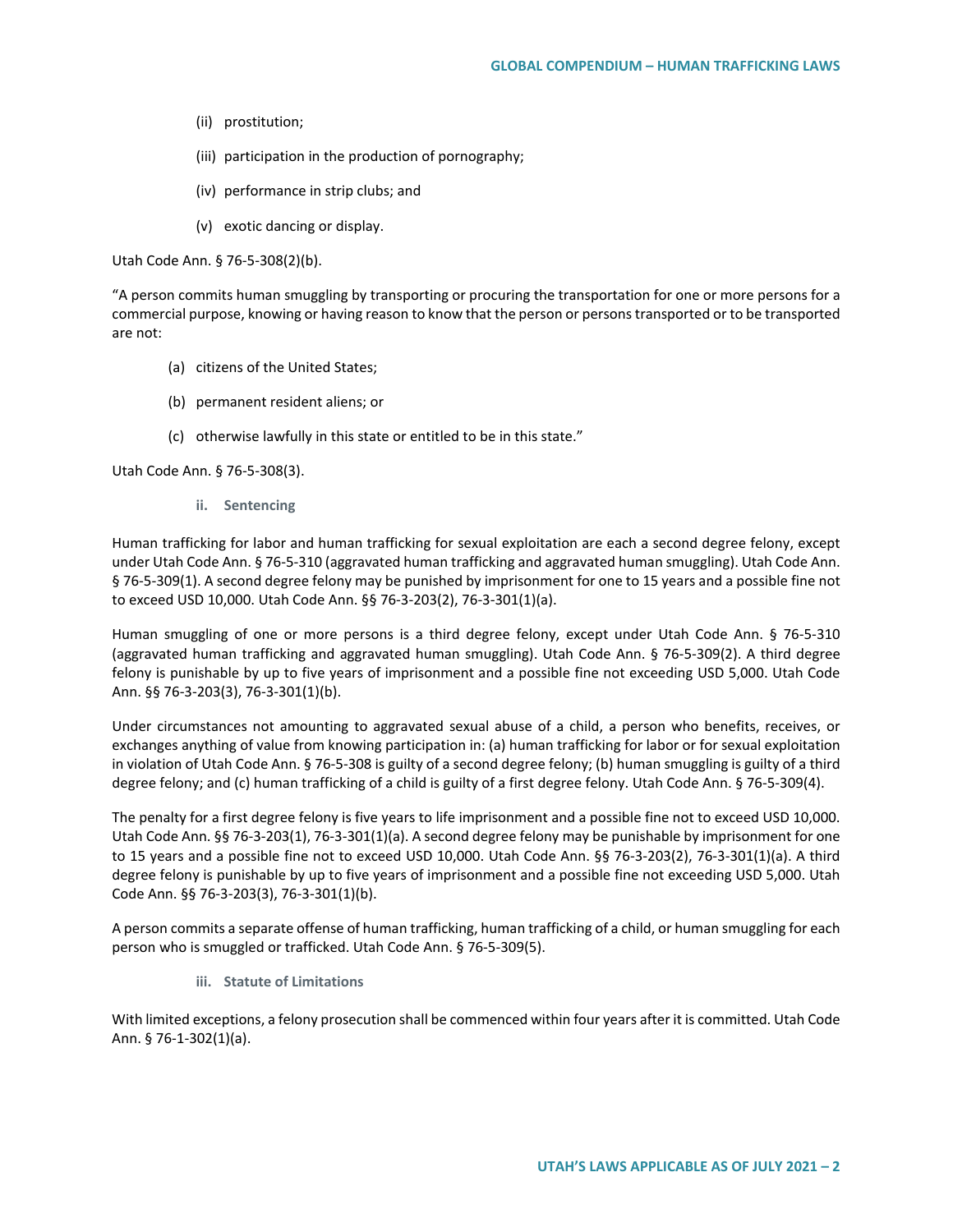- **b. Utah Code Ann. § 76-5-308.5 (2020) – Human Trafficking of a Child**
	- **i. Summary**

A person "commits the crime of human trafficking of a child if the actor recruits, harbors, transports, obtains, patronizes, or solicits a child for sexual exploitation or forced labor." Utah Code Ann. § 76-5-308.5(2).

"Human trafficking of a child for labor includes any labor obtained through force, fraud, or coercion as described in section 76-5-308(1)." Utah Code Ann. § 76-5-308.5(3)(a).

"Human trafficking of a child for sexual exploitation includes all forms of commercial sexual activity with a child, including sexually explicit performance, prostitution, participation in the production of pornography, performance in a strip club, and exotic dancing or display." Utah Code Ann. § 76-5-308.5(3)(b).

"'Commercial sexual activity with a child' means any sexual act with a child, on account of which anything of value is given to or received by any person."

"It is not a defense to the crime of … human trafficking of a child, a violation of Section 76-5-308.5, that the actor mistakenly believed the victim to be 18 years of age or older at the time of the alleged offense or was unaware of the victim's true age." Utah Code Ann. § 76-2-304.5(3).

**ii. Sentencing**

Human trafficking of a child in violation of this section is a first degree felony. Utah Code Ann. § 76-5-308.5(4). The penalty for a first degree felony is five years to life imprisonment and a possible fine not to exceed USD 10,000. Utah Code Ann. §§ 76-3-203(1), 76-3-301(1)(a).

**iii. Statute of Limitations**

A prosecution for human trafficking of a child may be commenced at any time. Utah Code Ann. § 76-1-301(2)(t).

- **c. Utah Code Ann. § 76-5-310 (2021) – Aggravated Human Trafficking and Aggravated Human Smuggling** 
	- **i. Summary**

An actor commits aggravated human trafficking for labor or sexual exploitation or aggravated human smuggling if, in the course of committing an offense under Section 76-5-308 [human trafficking for labor or for sexual exploitation, or human smuggling], the offense:

- (a) results in the death of the trafficked or smuggled person;
- (b) results in serious bodily injury of the trafficked or smuggled person;
- (c) involves:
	- (i) rape[];
	- (ii) rape of a child[];
	- (iii) object rape[];
	- (iv) object rape of a child[];
	- (v) forcible sodomy[];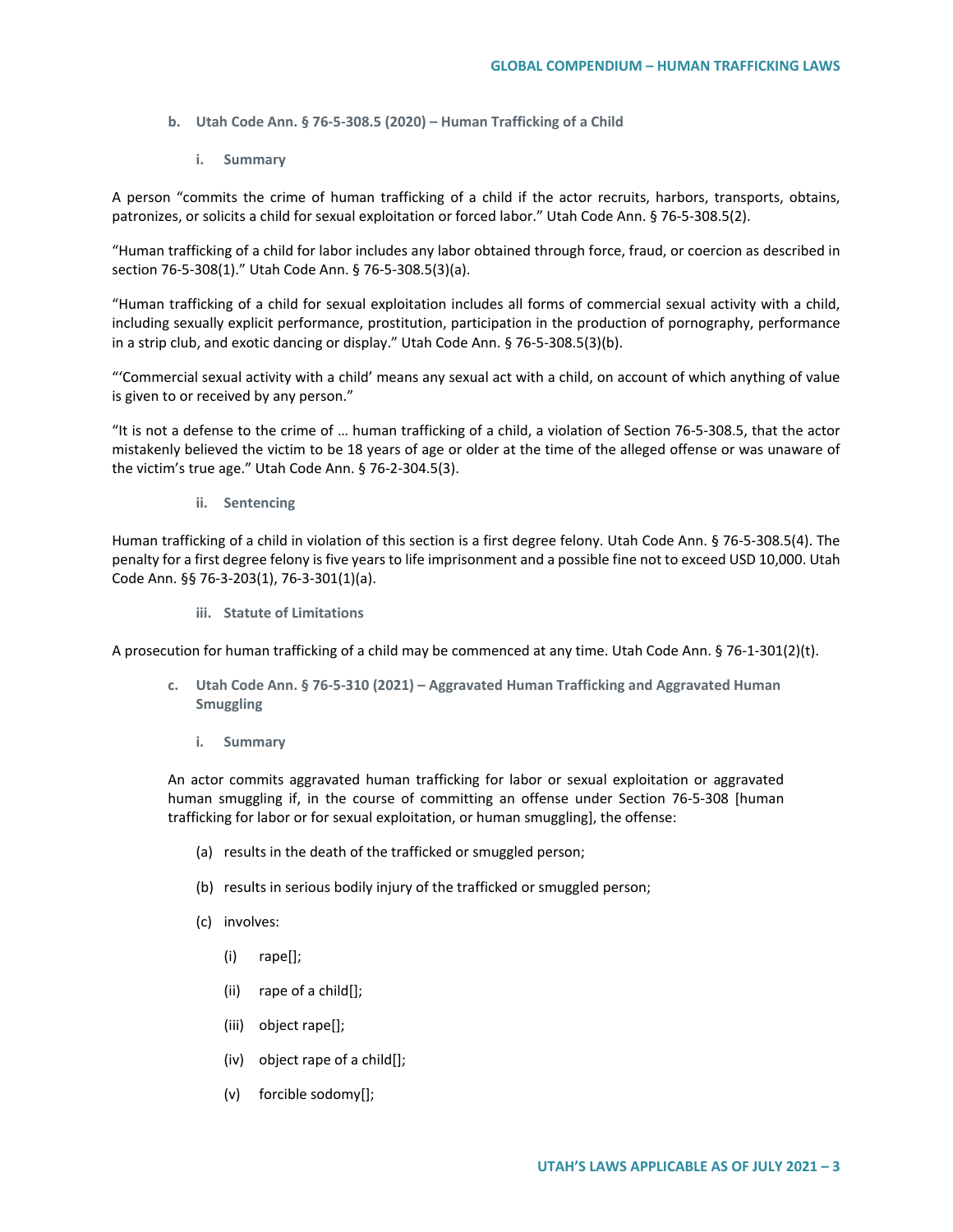- (vi) sodomy on a child[];
- (vii) aggravated sexual abuse of a child[]; or
- (viii) aggravated sexual assault[];
- (d) involves 10 or more victims; or
- (e) involves a victim who is trafficked for longer than 30 consecutive days.

Utah Code Ann. § 76-5-310(1).

"An actor commits aggravated human smuggling if the actor commits human smuggling under Section 76-5-308 and any human being whom the person engages in smuggling is:

- (a) a child; and
- (b) not accompanied by a family member who is 18 years of age or older."

Utah Code Ann. § 76-5-310(2).

"It is not a defense to the crime of aggravated human trafficking or aggravated human smuggling, a violation of Section 76-5-310, … that the actor mistakenly believed the victim to be 18 years of age or older at the time of the alleged offense or was unaware of the victim's true age." Utah Code Ann. § 76-2-304.5(3).

**ii. Sentencing**

Aggravated human trafficking and aggravated human smuggling are first degree felonies. Utah Code Ann. § 76-5- 310(3)(a)–(b). The penalty for a first degree felony is five years to life imprisonment and a possible fine not to exceed USD 10,000. Utah Code Ann. §§ 76-3-203(1), 76-3-301(1)(a).

**iii. Statute of Limitations**

A prosecution for aggravated human trafficking or aggravated human smuggling in violation of section 76-5-310 may be commenced at any time. Utah Code Ann. § 76-1-301(2)(r).

- **d. Utah Code Ann. § 76-5-311 (2020) – Human Trafficking of a Vulnerable Adult** 
	- **i. Summary**

"An actor commits human trafficking of a vulnerable adult if the actor:

- (a) recruits, harbors, transports, or obtains a vulnerable adult for sexual exploitation or forced labor; or
- (b) patronizes or solicits a vulnerable adult for sexual exploitation or forced labor when the actor knew or should have known of the victim's vulnerability."

Utah Code Ann. § 76-5-311(2).

A "vulnerable adult" for purposes of this section means:

an elder adult, or a dependent adult who has a mental or physical impairment which substantially affects that individual's ability to:

(i) provide personal protection;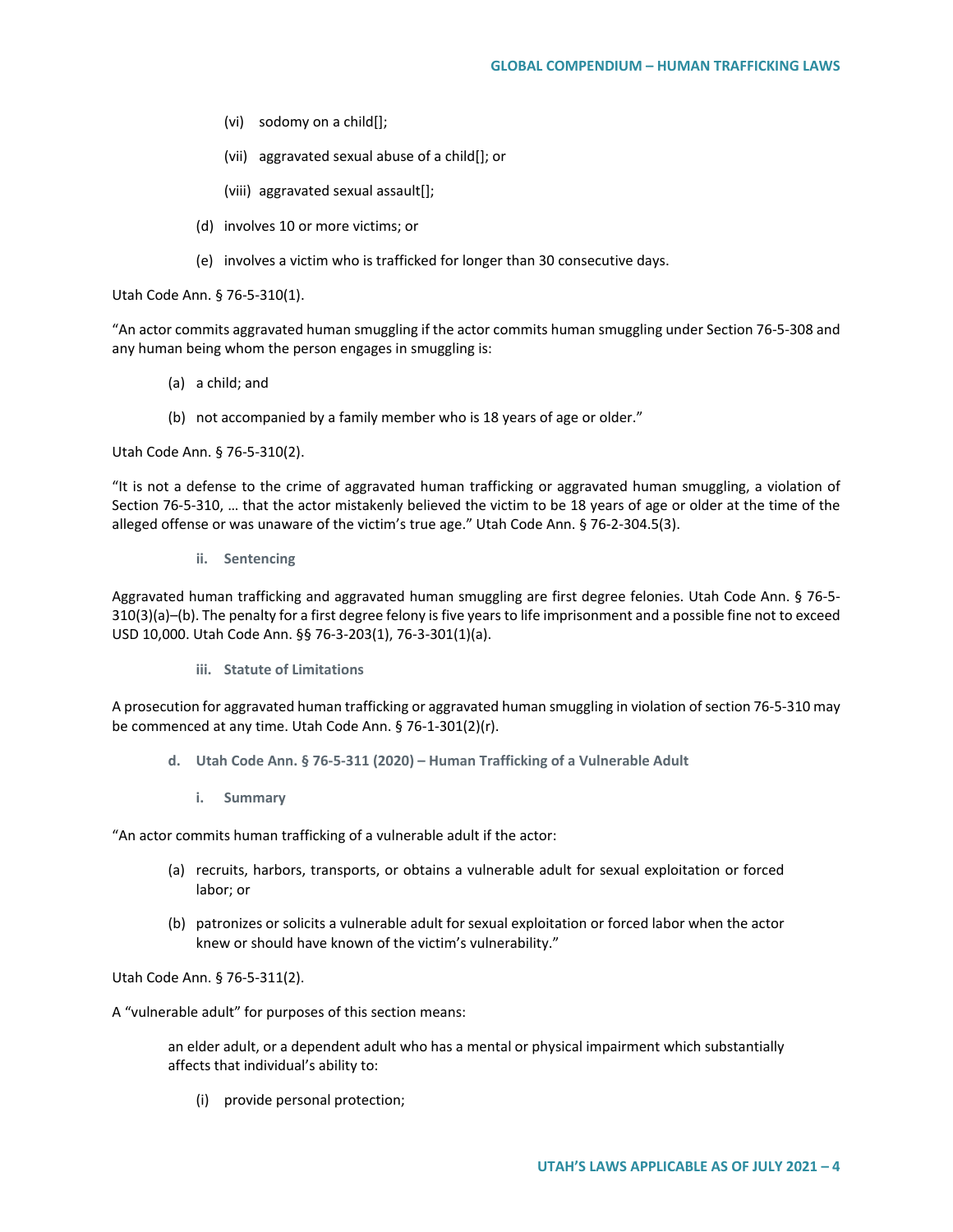- (ii) provide necessities such as food, shelter, clothing, or medical or other health care;
- (iii) obtain services necessary for health, safety, or welfare;
- (iv) carry out the activities of daily living;
- (v) manage the adult's own resources; or
- (vi) comprehend the nature and consequences of remaining in a situation of abuse, neglect, or exploitation.

Utah Code Ann. §§ 76-5-311(1)(b), 76-5-111(1)(t).

"Human trafficking of a vulnerable adult for labor includes any labor obtained through force, fraud, or coercion as described in Section 76-5-308(1)" (human trafficking, human smuggling). Utah Code Ann. § 76-5-311(3)(a).

"Human trafficking of a vulnerable adult for sexual exploitation includes all forms of commercial sexual activity with a vulnerable adult involving:

- (i) sexually explicit performances;
- (ii) prostitution;
- (iii) participation in the production of pornography;
- (iv) performance in a strip club; or
- (v) exotic dancing or display."

Utah Code Ann. § 76-5-311(3)(b).

"'Commercial sexual activity with a vulnerable adult' means any sexual act with a vulnerable adult for which anything of value is given to or received by any individual." Utah Code Ann. § 76-5-311(1)(a).

**ii. Sentencing**

Human trafficking of a vulnerable adult is a first degree felony. Utah Code Ann. § 76-5-311(4). The penalty for a first degree felony is five years to life imprisonment and a possible fine not to exceed USD 10,000. Utah Code Ann. §§ 76- 3-203(1), 76-3-301(1)(a).

**iii. Statute of Limitations**

A prosecution for human trafficking of a vulnerable adult shall be commenced within four years after it is committed. Utah Code Ann. § 76-1-302(1)(a).

- **e. Utah Code Ann. § 76-10-1306 (2017) – Aggravated Exploitation of Prostitution**
	- **i. Summary**

A person is guilty of aggravated exploitation if:

- (a) in committing an act of exploiting prostitution, as defined in Section 76-10-1305, the person uses any force, threat, or fear against any person;
- (b) the person procured, transported, or persuaded or with whom the person shares the proceeds of prostitution is a child or is the spouse of the actor; or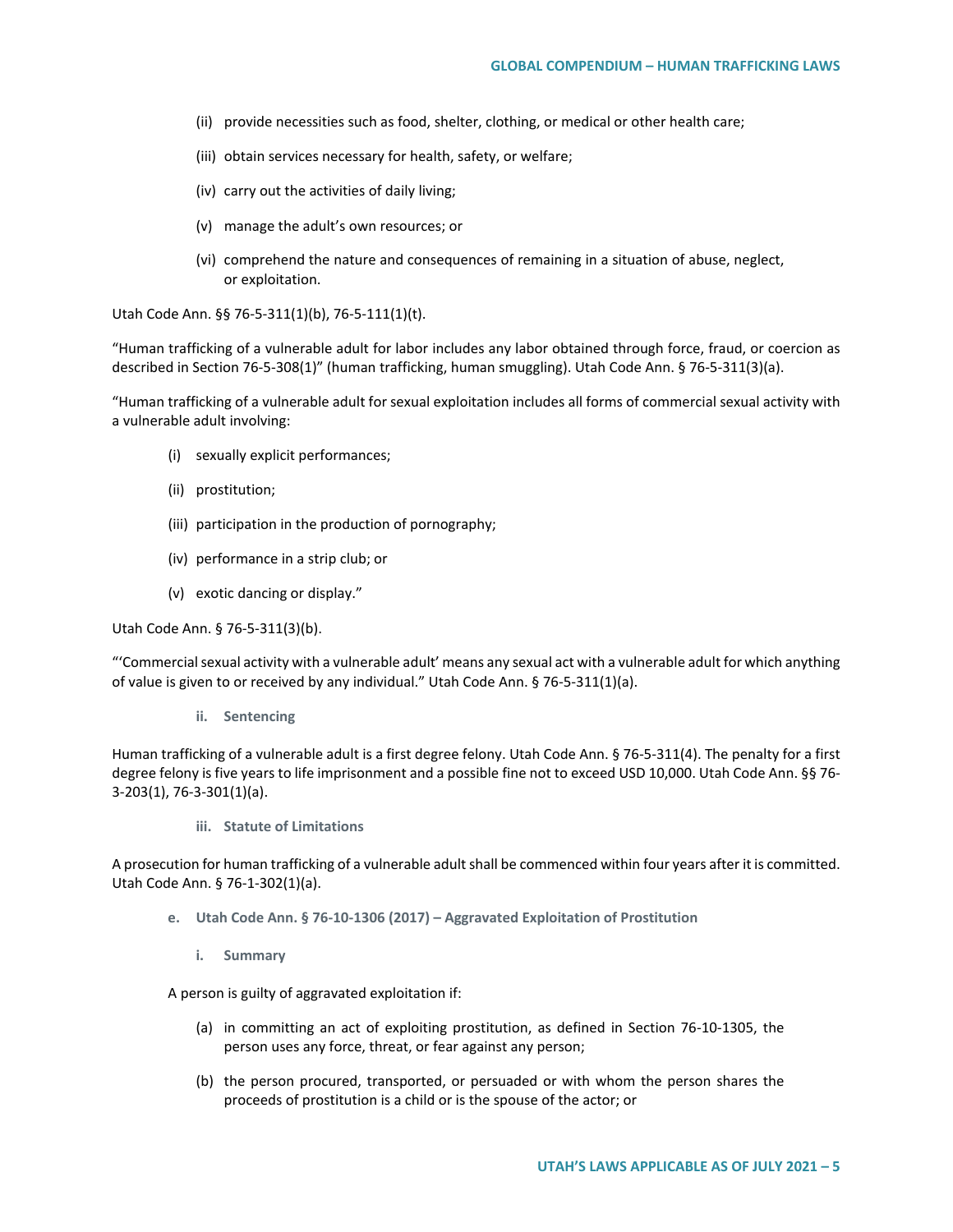(c) in the course of committing exploitation of prostitution, as defined in Section 76-10-1305, the person commits human trafficking or human smuggling, a violation of Section 76-5- 308.

Utah Code Ann. § 76-10-1306(1).

**ii. Sentencing**

Aggravated exploitation of prostitution is generally a second degree felony. Utah Code Ann. § 76-10-1306(2). A second degree felony may be punishable by imprisonment for one to 15 years and a possible fine not to exceed USD 10,000. Utah Code Ann. §§ 76-3-203(2), 76-3-301(1)(a).

If the aggravated exploitation of prostitution involves a child, it is a first degree felony. Utah Code Ann. § 76-10- 1306(3). The penalty for a first degree felony is five years to life imprisonment and a possible fine not to exceed USD 10,000. Utah Code Ann. §§ 76-3-203(1), 76-3-301(1)(a).

"Upon a conviction for a violation of this section, the court shall order the maximum fine amount and may not waive or suspend the fine." Utah Code Ann. § 76-10-1306(4).

**iii. Statute of Limitations**

If the crime involves exploitation of a child, a prosecution for aggravated exploitation of prostitution may be commenced at any time. Utah Code Ann. § 76-1-301(2)(s).

If the crime involves exploitation of an adult, a prosecution shall be commenced within four years after it is committed. Utah Code Ann. § 76-1-302(1)(a).

**f. Utah Code Ann. § 76-10-1315 (2020) – Safe Harbor for Children as Victims in Commercial Sex or Sexual Solicitation**

The Utah Code provides that:

[u]pon encountering a child engaged in commercial sex or sexual solicitation, a law enforcement officer shall:

- (a) conduct an investigation regarding possible human trafficking of the child pursuant to [Utah's human trafficking and human trafficking of a child statutes];
- (b) refer the child to the division [of Child and Family Services];
- (c) bring the child to a receiving center, if available; and
- (d) contact the child's parent or guardian, if practicable.

Utah Code Ann. § 76-10-1315(2); *see also* Utah Code Ann. § 76-10-1313(6).

**g. Utah Code Ann. § 76-5-404.1 (2019) – Aggravated Sexual Abuse of a Child**

An individual commits aggravated sexual abuse of a child when the actor touches the anus, buttocks, pubic area, or genitalia of any child, the breast of a female child, or otherwise takes indecent liberties with a child, with intent to cause substantial emotional or bodily pain to any individual or with the intent to arouse or gratify the sexual desire of any individual regardless of the sex of any participant in circumstances including that the individual "encouraged, aided, allowed, or benefitted from acts of prostitution or sexual acts by the victim with any other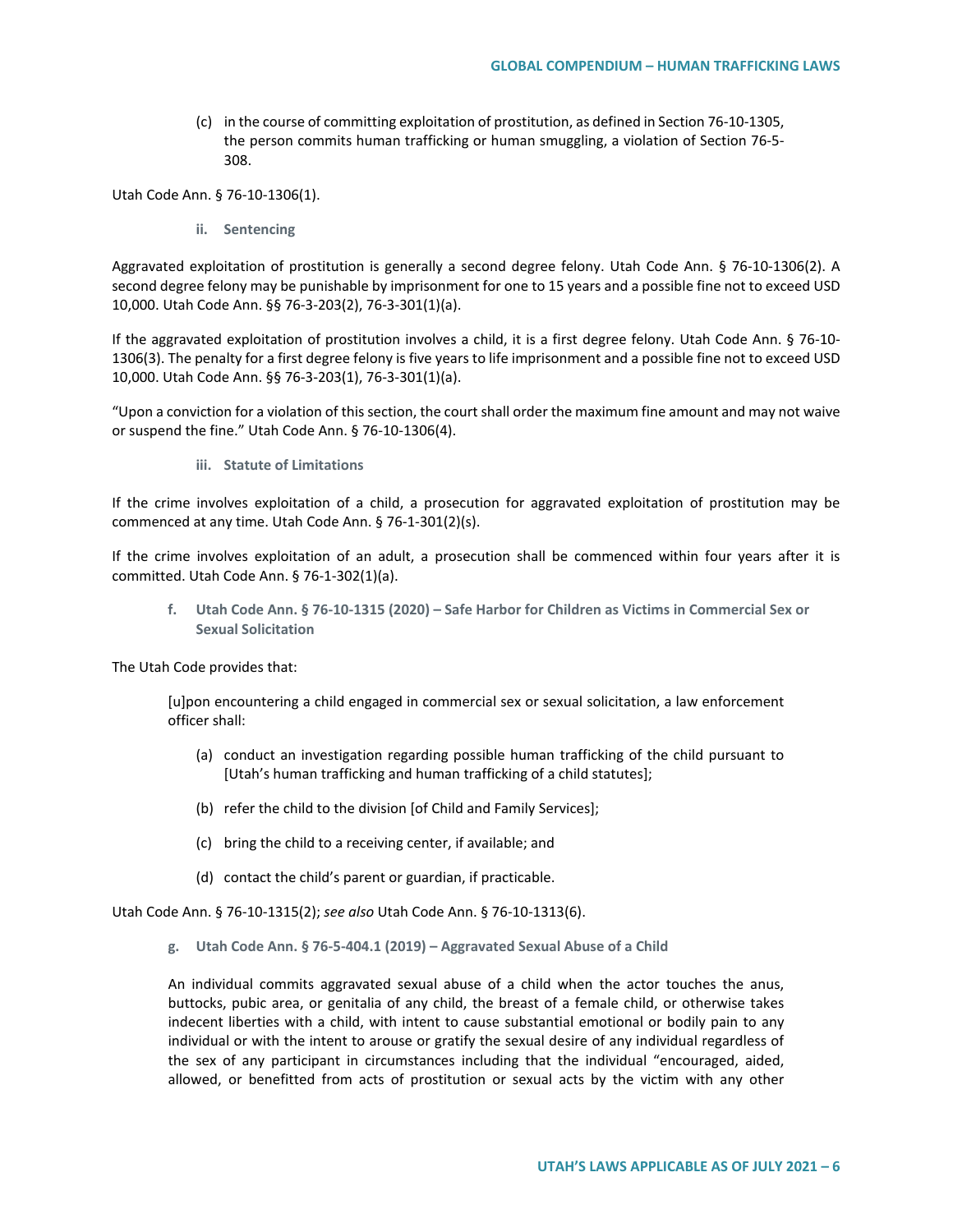individual, or sexual performance by the victim before any other individual, human trafficking, or human smuggling." Utah Code Ann. § 76-5-404.1(4)(i).

**h. Utah Code Ann. § 76-10-1603 (2019) – Trafficking as Unlawful Activity Under Racketeering Statute**

Under Utah's racketeering statute:

[i]t is unlawful for any person who has received any proceeds derived, whether directly or indirectly, from a pattern of "unlawful activity" in which the person has participated as a principal, to use or invest, directly or indirectly, any part of that income, or the proceeds of the income, or the proceeds derived from the investment or use of those proceeds, in the acquisition of any interest in, or the establishment or operation of, any enterprise.

Utah Code Ann. § 76-10-1603(1). It is also "unlawful for any person through a pattern of 'unlawful activity' to acquire or maintain, directly or indirectly, any interest in or control of any enterprise or to conduct or participate, whether directly or indirectly, in the conduct of [an] enterprise's affairs through a pattern of unlawful activity." Utah Code Ann. § 76-10-1603(2), (3).

"Unlawful activity" means "to directly engage in conduct or to solicit, request, command, encourage, or intentionally aid another person to engage" in conduct that is or attempts the crime of human trafficking, human trafficking of a child, human smuggling, aggravated human trafficking, and sexual exploitation of a minor. Utah Code Ann. § 76-10- 1602(4).

**2. Online Child Sexual Exploitation and Child Pornography Offenses**

Utah Code Ann. § 62A-1-122 – Child Pornography

Utah Code Ann. § 76-4-401 – Enticing a Minor

- Utah Code Ann. § 76-5-401 Unlawful Sexual Activity with a Minor
- Utah Code Ann. § 76-5-401.1 Sexual Abuse of a Child Aggravated Sexual Abuse of a Child
- Utah Code Ann. § 76-5-401.2 Unlawful Sexual Conduct with a 16 or 17 Year Old
- Utah Code Ann. § 76-5-402.1 Rape of a Child
- Utah Code Ann. § 76-5-402.3 Object Rape of a Child
- Utah Code Ann. § 76-5-403.1 Sodomy on a Child
- Utah Code Ann. § 76-5-404.1 Sexual Abuse of a Minor

Utah Code Ann. § 76-5b-201 – Sexual Exploitation of a Minor

Utah Code Ann. § 76-5b-203 – Distribution of an Intimate Image

- Utah Code Ann. § 76-5b-204 Sexual Extortion
- Utah Code Ann. § 76-9-702.5 Lewdness Involving a Child
- Utah Code Ann. § 76-9-702.7 Voyeurism Offenses
- Utah Code Ann. § 76-10-1204.5 Reporting of Child Pornography by a Computer Technician

Utah Code Ann. § 76-9-702.5 – Lewdness Involving a Child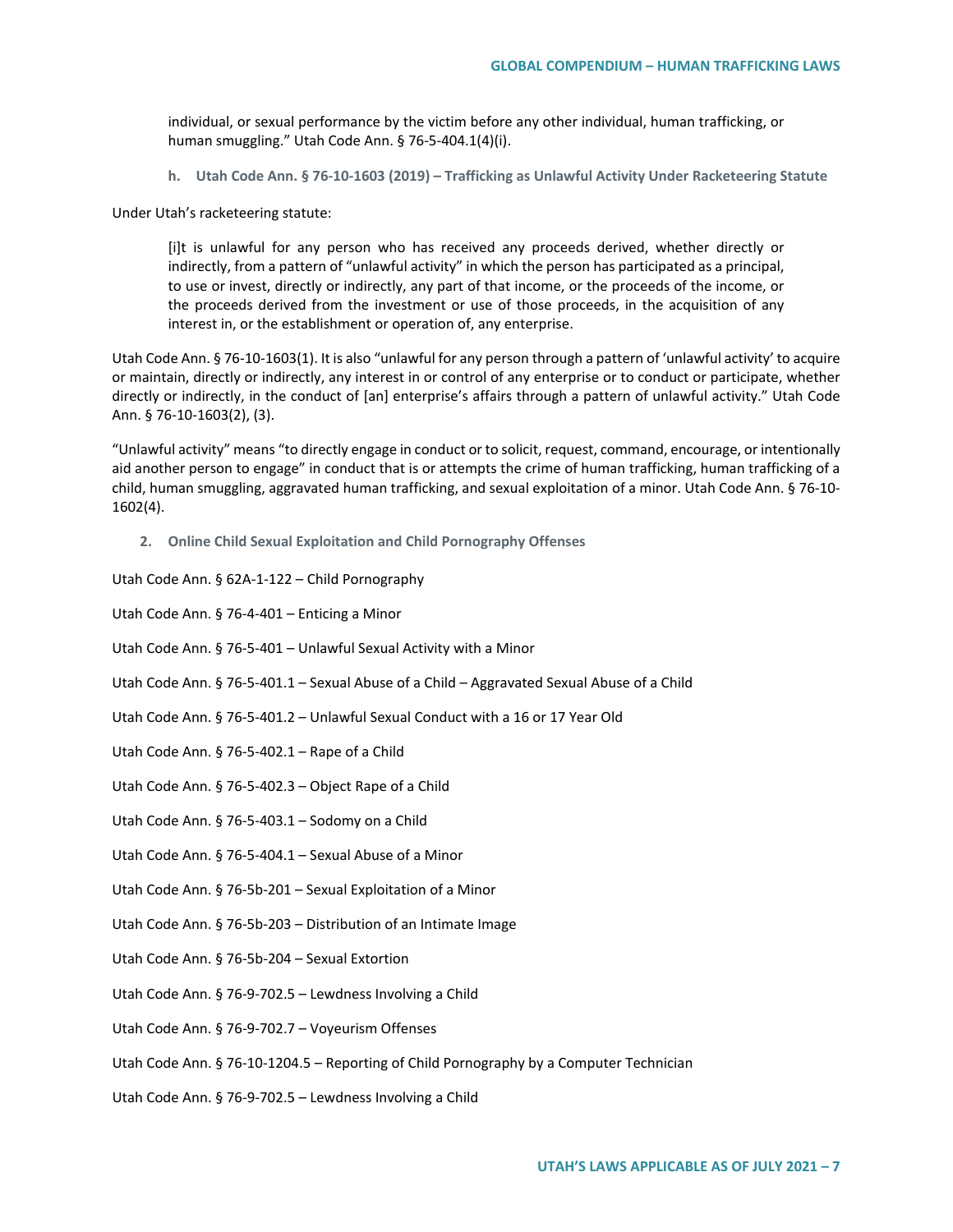Utah Code Ann. § 76-10-1204 – Distributing Pornographic Material

Utah Code Ann. § 76-10-1205 – Inducing Acceptance of Pornographic Material

Utah Code Ann. § 76-10-1206 – Dealing in Material Harmful to a Minor

Utah Code Ann. § 76-10-1222 – Distribution of Pornographic Films

Utah Code Ann. § 76-10-1228 – Indecent Public Displays – Prohibitions

Utah Code Ann. § 76-10-1231 – Data Service Providers — Internet Content Harmful to Minors

Utah Code Ann. § 76-10-1233 - Content Providers — Material Harmful to Minors

Utah Code Ann. § 76-10-1235 - Accessing Pornographic or Indecent Material on School Property

Utah Code Ann. § 76-10-1303 – Patronizing a Prostitute

Utah Code Ann. § 76-10-1313 – Sexual Solicitation

**3. Utah Code Ann. §§ 77-414-101 – 77-414-112 (2019) – Sex Offender Registry**

Offenses that require registration as a sex offender include enticing a minor, sexual exploitation of a vulnerable adult, human trafficking for sexual exploitation, human trafficking of a child for sexual exploitation, human trafficking of a vulnerable adult for sexual exploitation, sexual abuse of a minor, and aggravated exploitation of prostitution. Utah Code Ann. § 77-41-102(17).

#### **B. Civil Liability Statutes**

- **1. Utah Code Ann. § 77-38-15 (2021) – Civil Lawsuit Against Human Traffickers and Human Smugglers**
	- **a. Summary**

A victim of a person who commits an offense of human trafficking or human smuggling, human trafficking of a child, aggravated human trafficking or aggravated human smuggling, or benefitting from human trafficking may bring a civil lawsuit against that person. Utah Code Ann. § 77-38-15(1).

**b. Damages and Other Relief**

The court may award actual damages, compensatory damages, punitive damages, injunctive relief, or any other appropriate relief. Utah Code Ann. § 77-38-15(2)(a). If the court finds that the person's acts were willful and malicious, the court may award three times the amount of actual damages. Utah Code Ann. § 77-38-15(2)(b). The court shall also award a prevailing victim reasonable attorney's fees and costs. Utah Code Ann. § 77-38-15(3).

**c. Statute of Limitations**

A lawsuit "under this section shall be commenced no later than 10 years after the later of:

- (a) the day on which the victim was freed from the human trafficking or human smuggling situation;
- (b) the day on which the victim attains 18 years old; or
- (c) if the victim was unable to bring [a lawsuit] due to a disability, the day on which the victim's disability ends."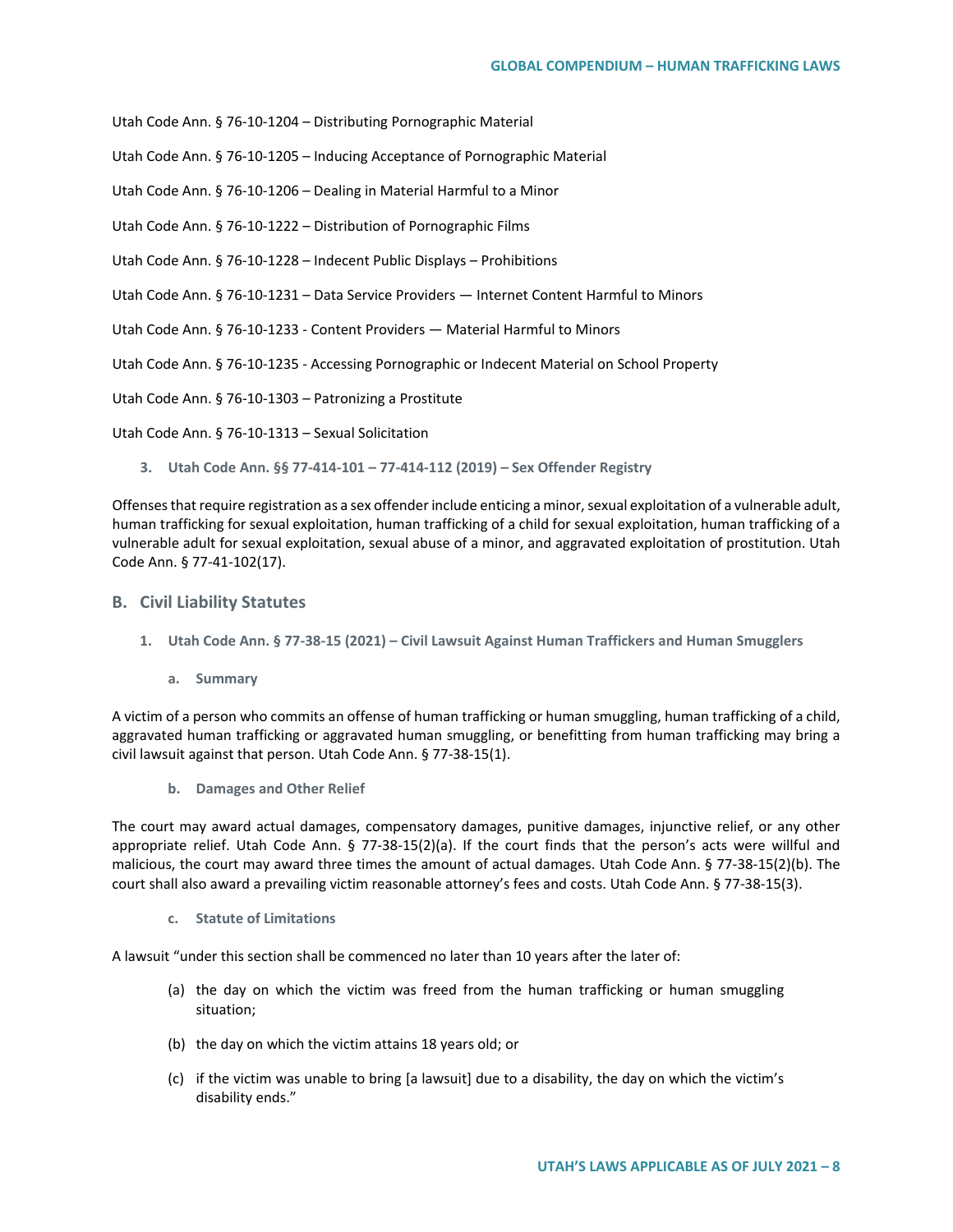Utah Code Ann. § 77-38-15(4).

This time period "is tolled during a period of time when the victim fails to bring [a lawsuit] due to the person:

- (a) inducing the victim to delay filing the [lawsuit];
- (b) preventing the victim from filing the [lawsuit]; or
- (c) threatening and causing duress upon the victim in order to prevent the victim from filing the [lawsuit]."

Utah Code Ann. § 77-38-15(5).

## **C. Additional Statutes Specific to Human Trafficking**

**1. Utah Code Ann. §§ 34-28-1** *et seq***. – Utah Payment of Wages Act**

Unless an exception applies, an employee must first exhaust administrative remedies before filing a civil lawsuit if the employee's claim is USD 10,000 or less. A claim for more than USD 10,000 may be filed in court without first filing a claim with the Labor Commission. A court may award a prevailing employee actual damages, an amount equal to 2.5% of the unpaid wages assessed daily for a period of no more than 20 days, and applicable penalties. Utah Code Ann. § 34-28-9.5. A noncompliant employer may be subject to additional criminal penalties. Utah Code Ann. § 34-28-12.

More information is available at: [https://laborcommission.utah.gov/divisions/utah-antidiscrimination-and-labor](https://laborcommission.utah.gov/divisions/utah-antidiscrimination-and-labor-uald/wage-claim/)[uald/wage-claim/.](https://laborcommission.utah.gov/divisions/utah-antidiscrimination-and-labor-uald/wage-claim/)

**2. Utah Code Ann. § 53G-9-207 (2019) – Child Sexual Abuse and Human Trafficking Training** 

School districts and charter schools must provide training on child sexual abuse and human trafficking prevention and awareness every other year to school personnel and parents. In addition, training may be provided to students.

**3. Utah Code Ann. § 62A-4a-105 (2021) – Division of Child and Family Services and Minor Victims**

The Division of Child and Family Services shall provide services for minors who are victims of human trafficking or human smuggling, or who have engaged in prostitution or sexual solicitation.

**4. Utah Code Ann. § 67-5-22.7 (2011) – Multi-Agency Strike Force to Combat Violent and Other Major Felony Crimes Associated with Illegal Immigration and Human Trafficking**

The Office of the Attorney General is authorized to "administer and coordinate the operation of a multi-agency strike force to combat violent and other major felony crimes committed within the state that are associated with illegal immigration and human trafficking." Utah Code Ann. § 67-5-22.7.

**5. Utah Code Ann. § 76-5-608 (2020) – Law Enforcement Training; Human Trafficking**

The Office of the Attorney General is to develop and offer training for law enforcement and peace officers in investigating human trafficking offenses.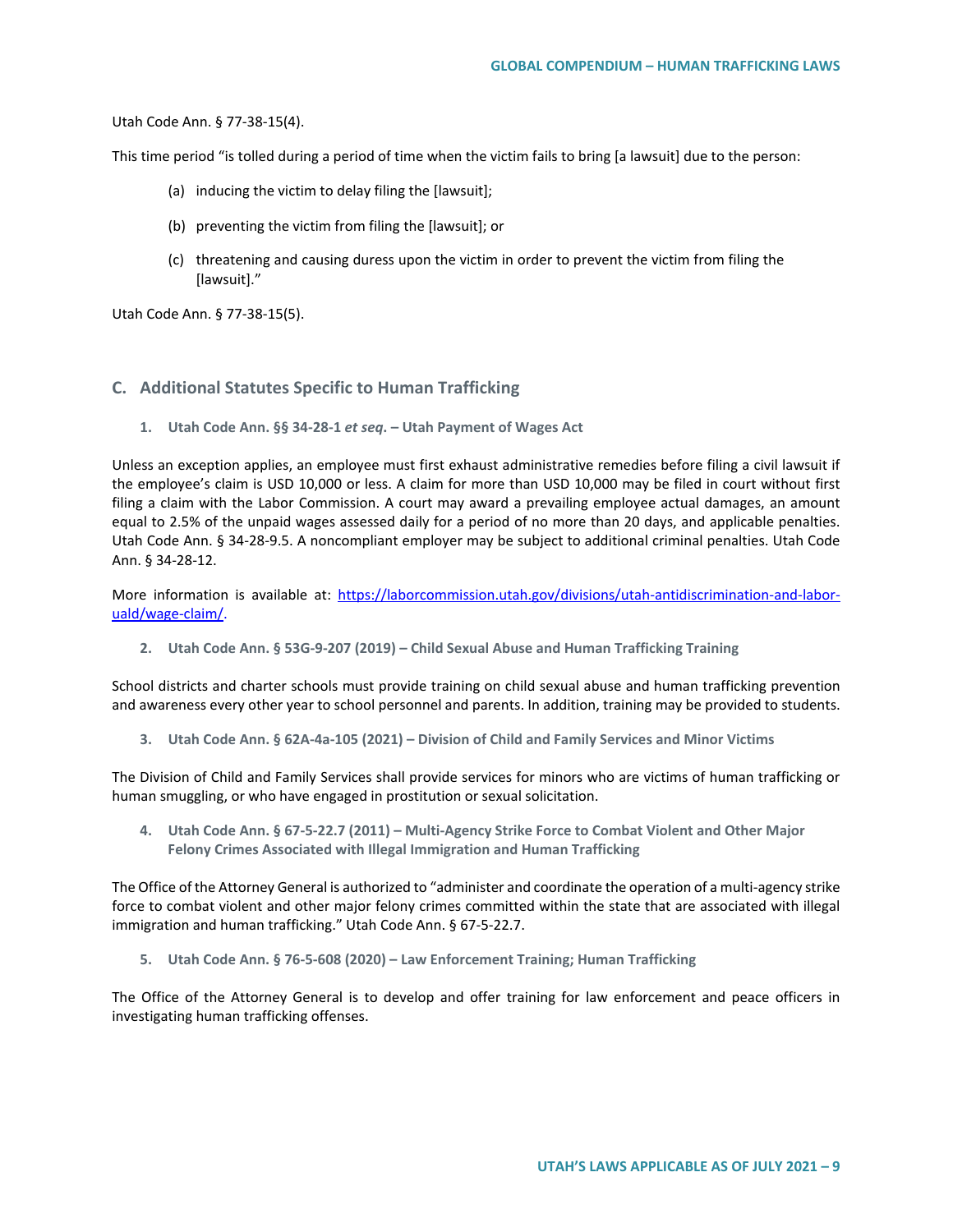**6. Utah Code Ann. § 77-38-3 (2021) – Notification to Victims; Protected Victim Information; Pretrial No Contact Order** 

A court may issue a pretrial "no contact" order regarding alleged victims of human trafficking, human smuggling, and select sexual offenses. Provisions regarding notice to victims and sealing of certain identifying information of victims from the public record also apply to human trafficking victims. Utah Code Ann. § 77-38-3(14).

**7. Utah Code Ann. § 80-1-102 (2021) – Child Abuse**

Utah's child protection statutes include human trafficking of a child and sexual exploitation within the definition of "abuse."

**8. Utah Code Ann. § 80-6-1002 (2021) – Vacatur of Juvenile Adjudications** 

A juvenile found guilty of prostitution, aiding prostitution, or sex solicitation, or of "an offense that the petitioner engaged in while subject to force, fraud, or coercion, as defined in Utah Code Ann. § 76-5-308" (human trafficking, human smuggling), may petition the juvenile court for vacatur of the person's juvenile court and related records.

### **D. Significant Cases**

**1.** *Friedman v. Salt Lake Cnty***., 305 P.3d 162 (Utah Ct. App. 2013)**

An inmate in a county jail alleged that an officer's order to clean his cell on the prisoner's day of Sabbath constituted involuntary servitude in violation of the Utah Constitution, which provided: "Neither slavery nor involuntary servitude, except as a punishment for crime, whereof the party shall have been duly convicted, shall exist within this State." Utah Const. art. I, § 21. The appellate court ruled that the inmate's allegations did not rise to the level of involuntary servitude because the inmate "essentially chose to disobey the officer's order to clean the wall and thereby have his recreation hour discontinued" and did not allege any other repercussion, nor did the alleged facts support a claim of servitude performed for another.

### **E. Academic Research/Papers**

Amanda Peters, *Reconsidering Federal and State Obstacles to Human Trafficking Victim Status and Entitlements*, 2016 UTAH L. REV. 535 (2016).

Michelle Jeffs, Note, *Punishing Pimps and Johns: Sex Trafficking and Utah's Laws*, 28 BYU J. PUB. L. 219 (2013).

- **F. Resources**
- National Human Trafficking Hotline (Utah): <https://humantraffickinghotline.org/state/utah>
- Shared Hope International, Utah Report Card (2019): [http://sharedhope.org/PICframe9/reportcards/PIC\\_RC\\_2019\\_UT.pdf](http://sharedhope.org/PICframe9/reportcards/PIC_RC_2019_UT.pdf)
- Shared Hope International, Utah Analysis and Recommendations (2019): [http://sharedhope.org/PICframe9/analysis/PIC\\_AR\\_2019\\_UT.pdf](http://sharedhope.org/PICframe9/analysis/PIC_AR_2019_UT.pdf)
- U.S. Department of Health & Human Services, *Utah: Efforts to Combat Human Trafficking* (2017): [https://www.acf.hhs.gov/sites/default/files/documents/otip/utah\\_profile\\_efforts\\_to\\_combat\\_human\\_tr](https://www.acf.hhs.gov/sites/default/files/documents/otip/utah_profile_efforts_to_combat_human_trafficking.pdf) [afficking.pdf](https://www.acf.hhs.gov/sites/default/files/documents/otip/utah_profile_efforts_to_combat_human_trafficking.pdf)